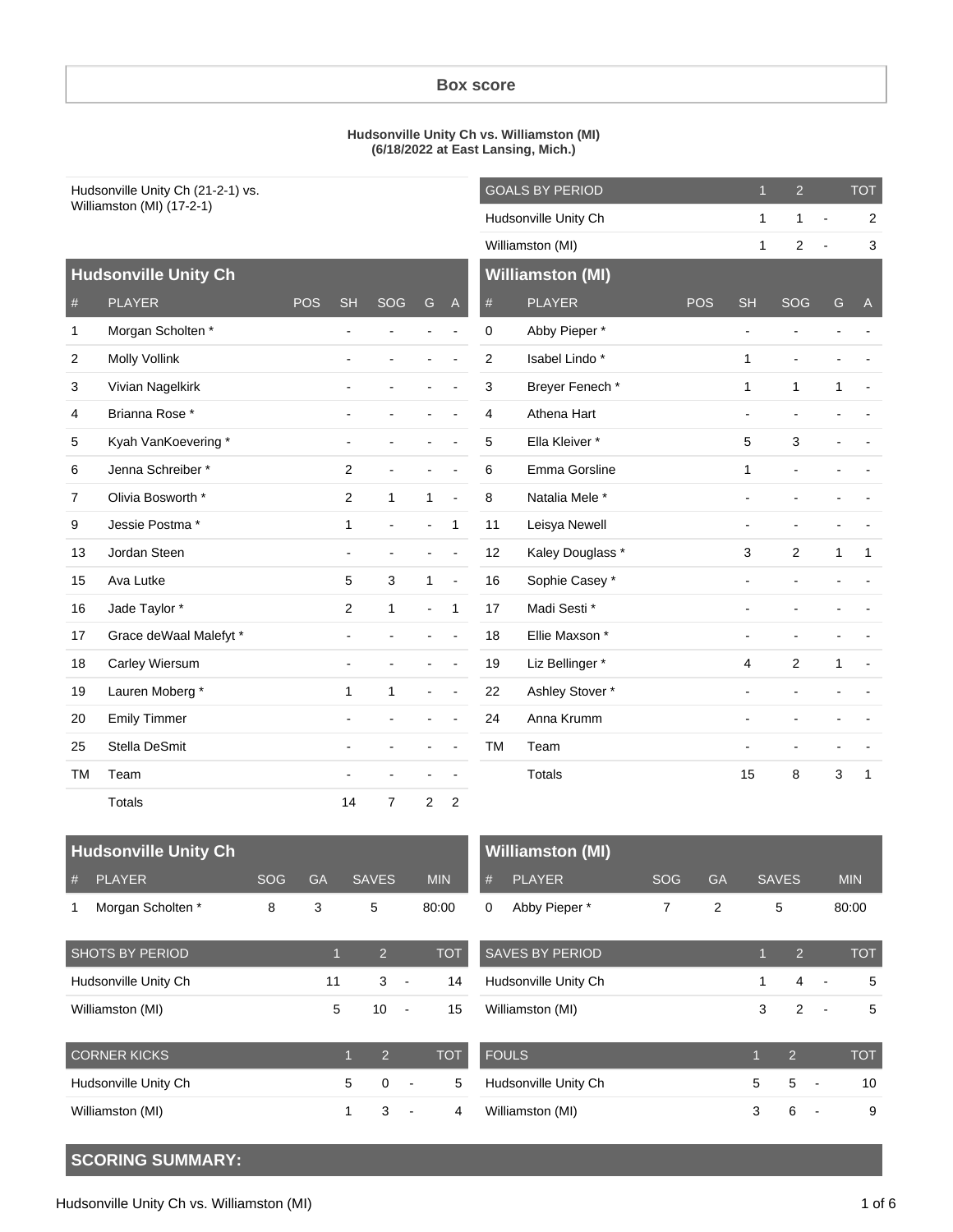| <b>GOAL</b> | <b>TIME/TEAM</b> | <b>GOAL SCORER</b>    | <b>ASSISTS</b>        | <b>DESCRIPTION</b>                      |
|-------------|------------------|-----------------------|-----------------------|-----------------------------------------|
| 1.          | $4:34$ - HUC     | Olivia Bosworth       | Jade Taylor           | *rebound off initial keeper save        |
| 2.          | $6:05 - W($      | <b>Kaley Douglass</b> | unassisted            | *penalty kick                           |
| 3.          | 58:28 - HUC      | Ava Lutke             | Jessie Postma         | *shot in six-yard box off crossing pass |
| -4.         | $69:26 - W($     | Liz Bellinger         | unassisted            | *40 yard blast to upper 90 on free kick |
| 5.          | 78:39 - W(       | <b>Brever Fenech</b>  | <b>Kaley Douglass</b> | *one timer in box off crossing pass     |

## **CAUTIONS AND EJECTIONS:**

YC - W( #TM (58:28) YC - W( #TM (70:17);

**Stadium:** DeMartin Field; **Game Length:** 1:41; **Attendance:** 1353 **Officials:** Referee: Rich Gilbert; Asst. Referee: Tyler Gregory; Tim Reed; Scorer: Jeff Febus;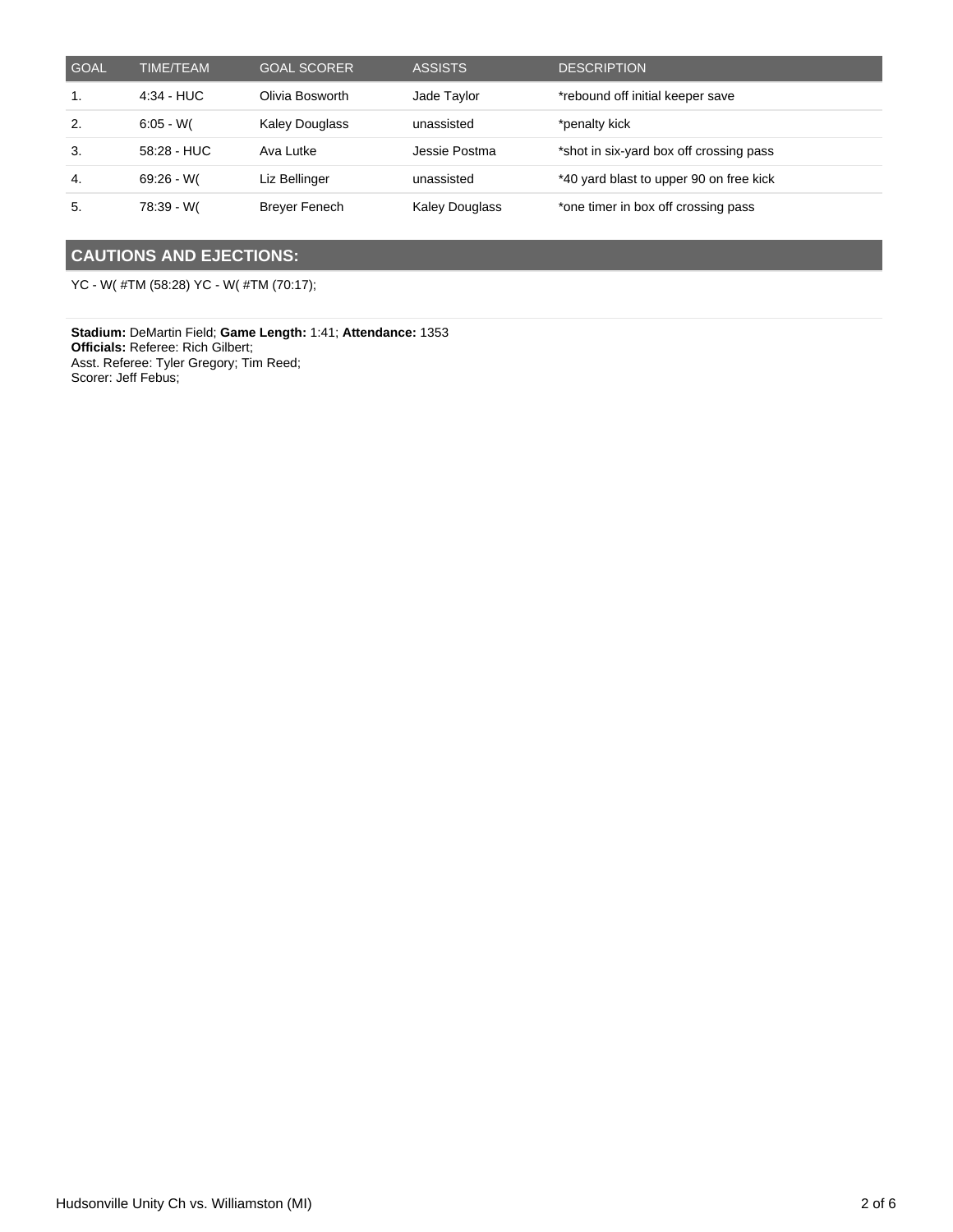### **Play by Play**

| 1st   |                                                                                                                                     |
|-------|-------------------------------------------------------------------------------------------------------------------------------------|
|       |                                                                                                                                     |
| 0:00  | Morgan Scholten at goalie for Hudsonville Unity Ch.                                                                                 |
| 0:00  | Abby Pieper at goalie for Williamston (MI).                                                                                         |
|       | Foul on Hudsonville Unity Ch.                                                                                                       |
| 4:34  | Goal!GOAL by Hudsonville Unity Ch Olivia Bosworth (FIRST GOAL), Assist by Jade Taylor *rebound off initial keeper save<br>$(1 - 0)$ |
|       | Foul on Hudsonville Unity Ch.                                                                                                       |
| 6:05  | Goal!Williamston (MI) Kaley Douglass PENALTY KICK GOAL, goal number 0 for season. *penalty kick<br>$(1 - 1)$                        |
| 7:29  | Shot by Williamston (MI) Ella Kleiver, Save (by goalie) Morgan Scholten.                                                            |
| 7:56  | Shot by Hudsonville Unity Ch Ava Lutke, High.                                                                                       |
|       | Foul on Hudsonville Unity Ch.                                                                                                       |
| 9:15  | Substitution! Hudsonville Unity Ch substitution: Stella DeSmit for Lauren Moberg.                                                   |
| 9:15  | Substitution! Hudsonville Unity Ch substitution: Jordan Steen for Jenna Schreiber.                                                  |
| 9:15  | Substitution! Hudsonville Unity Ch substitution: Emily Timmer for Jade Taylor.                                                      |
| 11:36 | Corner kick by Hudsonville Unity Ch Ava Lutke [11:36].                                                                              |
| 13:03 | Substitution!Hudsonville Unity Ch substitution: Vivian Nagelkirk for Ava Lutke.                                                     |
| 13:35 | Offside against Hudsonville Unity Ch.                                                                                               |
| 14:00 | Substitution! Williamston (MI) substitution: Emma Gorsline for Isabel Lindo.                                                        |
| 14:00 | Substitution! Hudsonville Unity Ch substitution: Ava Lutke for Stella DeSmit.                                                       |
| 14:00 | Substitution! Hudsonville Unity Ch substitution: Jenna Schreiber for Olivia Bosworth.                                               |
| 14:00 | Substitution! Williamston (MI) substitution: Anna Krumm for Breyer Fenech.                                                          |
| 17:10 | Shot by Hudsonville Unity Ch Jessie Postma, Wide Right.                                                                             |
| 17:50 | Shot by Hudsonville Unity Ch Jenna Schreiber, Wide Right.                                                                           |
| 18:00 | Substitution! Williamston (MI) substitution: Breyer Fenech for Anna Krumm.                                                          |
|       | Foul on Williamston (MI).                                                                                                           |
| 18:56 | Shot by Hudsonville Unity Ch Ava Lutke, Save (by goalie) Abby Pieper.                                                               |
|       | save of 25 yard free kick                                                                                                           |
| 19:41 | Substitution! Williamston (MI) substitution: Isabel Lindo for Kaley Douglass.                                                       |
| 19:41 | Substitution! Williamston (MI) substitution: Natalia Mele for Emma Gorsline.                                                        |
| 21:30 | Substitution! Hudsonville Unity Ch substitution: Jade Taylor for Vivian Nagelkirk.                                                  |
| 21:30 | Substitution!Hudsonville Unity Ch substitution: Stella DeSmit for Jordan Steen.                                                     |
| 21:30 | Substitution! Williamston (MI) substitution: Emma Gorsline for Sophie Casey.                                                        |
| 22:21 | Offside against Hudsonville Unity Ch.                                                                                               |
| 22:51 | Shot by Hudsonville Unity Ch Jade Taylor, Wide Left.                                                                                |
| 23:09 | Substitution! Williamston (MI) substitution: Sophie Casey for Breyer Fenech.                                                        |
|       |                                                                                                                                     |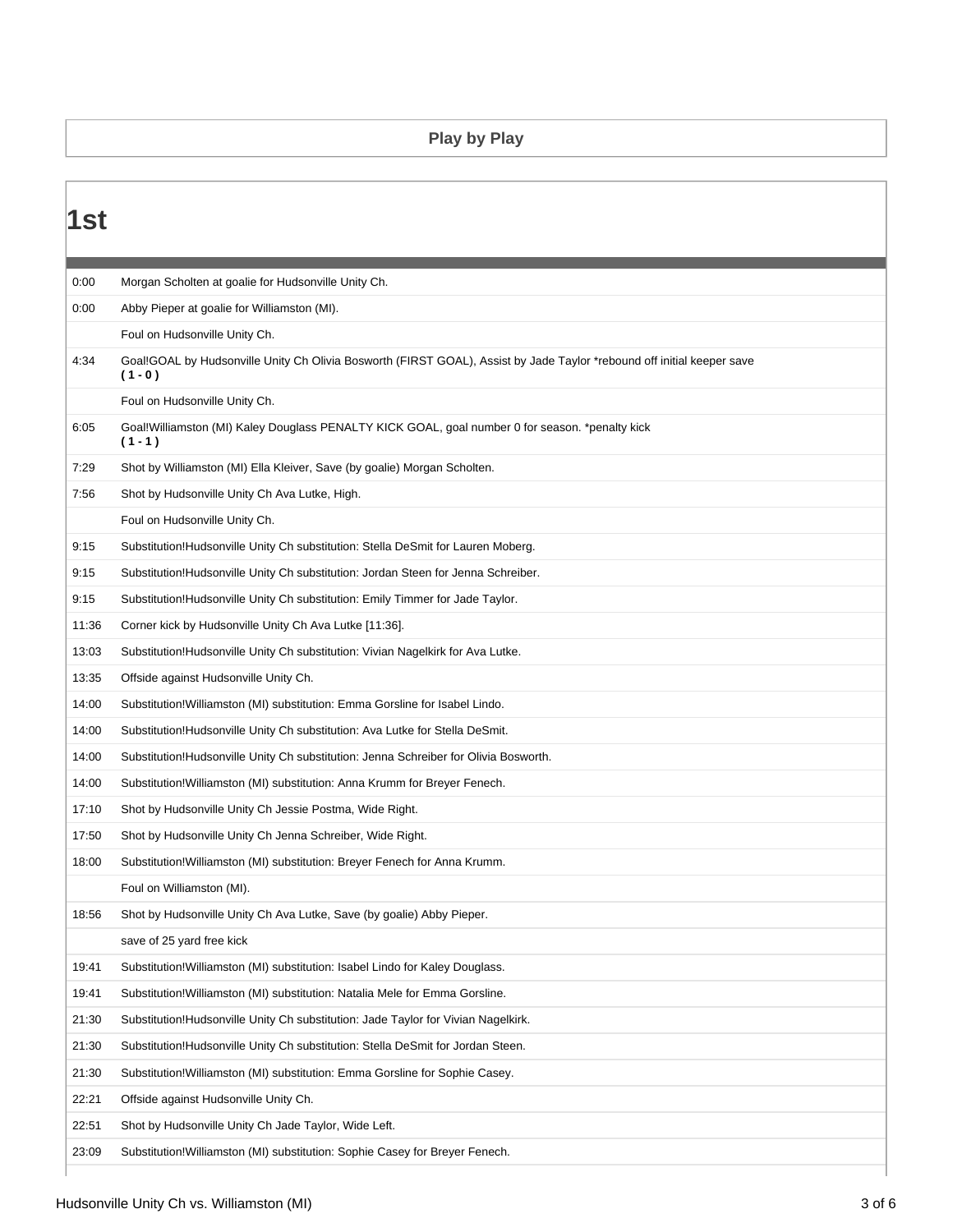| 23:09      | Substitution! Williamston (MI) substitution: Kaley Douglass for Ella Kleiver.                                                                    |
|------------|--------------------------------------------------------------------------------------------------------------------------------------------------|
| 23:46      | Substitution! Hudsonville Unity Ch substitution: Olivia Bosworth for Emily Timmer.                                                               |
|            | Foul on Williamston (MI).                                                                                                                        |
| 24:46      | Shot by Hudsonville Unity Ch Ella Bosscher, Save (by goalie) Abby Pieper.                                                                        |
|            | one hand save on 35 yard blast to far post                                                                                                       |
| 25:29      | Substitution! Williamston (MI) substitution: Ella Kleiver for Leisya Newell.                                                                     |
| 25:29      | Substitution! Williamston (MI) substitution: Athena Hart for Natalia Mele.                                                                       |
| 26:09      | Shot by Hudsonville Unity Ch Ava Lutke, Blocked.                                                                                                 |
| 26:25      | Shot by Williamston (MI) Ella Kleiver, High.                                                                                                     |
|            | break through middle - shot skimmed over bar                                                                                                     |
| 26:59      | Corner kick by Williamston (MI) Liz Bellinger [26:59].                                                                                           |
| 28:57      | Shot by Williamston (MI) Liz Bellinger, Wide Right.                                                                                              |
| 29:05      | Substitution! Williamston (MI) substitution: Breyer Fenech for Athena Hart.                                                                      |
| 29:35      | Substitution! Williamston (MI) substitution: Natalia Mele for Emma Gorsline.                                                                     |
| 29:35      | Substitution! Hudsonville Unity Ch substitution: Lauren Moberg for Vivian Nagelkirk.                                                             |
| 30:50      | Header Shot by Hudsonville Unity Ch Jenna Schreiber, Blocked.                                                                                    |
| 31:00      | Corner kick by Hudsonville Unity Ch Ava Lutke [31:00].                                                                                           |
| 31:42      | Shot by Hudsonville Unity Ch Lauren Moberg, Save (by goalie) Abby Pieper.                                                                        |
|            | quick touch after long serve into box                                                                                                            |
|            | Foul on Hudsonville Unity Ch.                                                                                                                    |
|            | Foul on Hudsonville Unity Ch.                                                                                                                    |
| 33:45      | Offside against Hudsonville Unity Ch.                                                                                                            |
| 34:06      | Substitution! Williamston (MI) substitution: Emma Gorsline for Isabel Lindo.                                                                     |
| 34:06      | Substitution! Williamston (MI) substitution: Athena Hart for Ashley Stover.                                                                      |
| 34:06      | Substitution! Hudsonville Unity Ch substitution: Jordan Steen for Jenna Schreiber.                                                               |
| 34:06      | Substitution! Hudsonville Unity Ch substitution: Emily Timmer for Jade Taylor.                                                                   |
| 35:20      | Corner kick by Hudsonville Unity Ch Ava Lutke [35:20].                                                                                           |
| 35:50      | Corner kick by Hudsonville Unity Ch Ava Lutke [35:50].                                                                                           |
| 37:36      | Shot by Williamston (MI) Ella Kleiver, Wide Right.                                                                                               |
|            | shot wide from left of top of box                                                                                                                |
| 38:01      | Substitution! Williamston (MI) substitution: Isabel Lindo for Sophie Casey.                                                                      |
| 38:22      | Corner kick by Hudsonville Unity Ch Ava Lutke [38:22].                                                                                           |
| 38:37      | Header Shot by Hudsonville Unity Ch Olivia Bosworth, High.                                                                                       |
| 38:48      | Substitution!Williamston (MI) substitution: Breyer Fenech for Liz Bellinger.                                                                     |
|            | Foul on Williamston (MI).                                                                                                                        |
|            | -- End of 1st Period --                                                                                                                          |
|            |                                                                                                                                                  |
| <b>2nd</b> |                                                                                                                                                  |
|            |                                                                                                                                                  |
| 40:00      | For Williamston (MI): #0 Abby Pieper, #2 Isabel Lindo, #3 Breyer Fenech, #5 Ella Kleiver, #8 Natalia Mele, #12 Kaley Douglass, #16 Sophie Casey, |
|            | #17 Madi Sesti, #18 Ellie Maxson, #19 Liz Bellinger, #22 Ashley Stover.                                                                          |
| 40:41      | Corner kick by Williamston (MI) Liz Bellinger [40:41].                                                                                           |

41:34 Shot by Williamston (MI) Ella Kleiver, Save (by goalie) Morgan Scholten.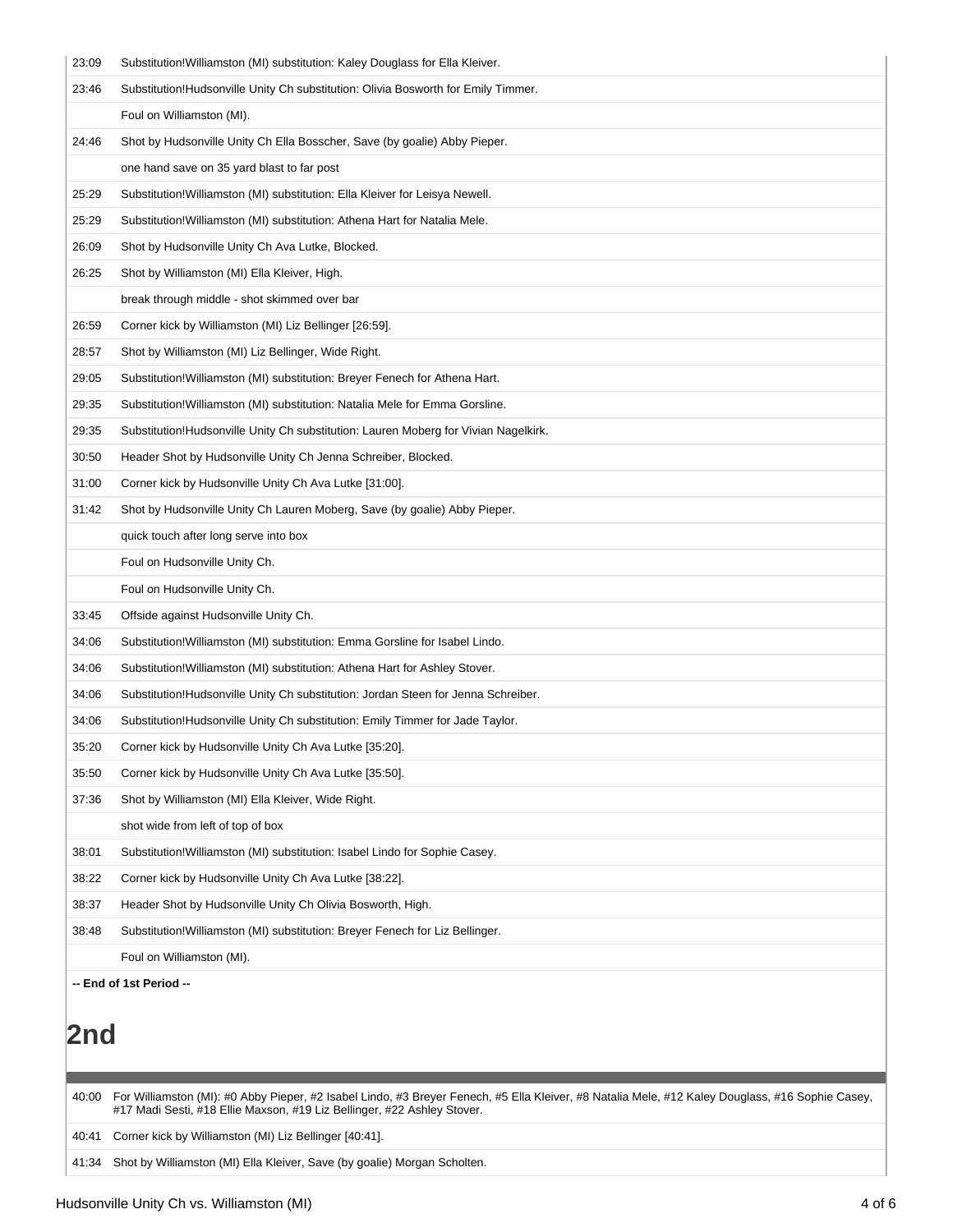|       | shot just outside six yard box                                                                                        |
|-------|-----------------------------------------------------------------------------------------------------------------------|
| 43:07 | Shot by Hudsonville Unity Ch Ava Lutke, Save (by goalie) Abby Pieper.                                                 |
|       | smothered shot on break through left side of box                                                                      |
| 43:53 | Shot by Williamston (MI) Ella Kleiver, Save (by goalie) Morgan Scholten.                                              |
|       | Foul on Williamston (MI).                                                                                             |
| 46:54 | Substitution! Hudsonville Unity Ch substitution: Vivian Nagelkirk for Jenna Schreiber.                                |
| 46:54 | Substitution!Hudsonville Unity Ch substitution: Jordan Steen for Lauren Moberg.                                       |
| 46:54 | Substitution! Hudsonville Unity Ch substitution: Stella DeSmit for Ava Lutke.                                         |
| 47:19 | Shot by Williamston (MI) Kaley Douglass, Wide.                                                                        |
|       | Foul on Williamston (MI).                                                                                             |
|       | Foul on Hudsonville Unity Ch.                                                                                         |
| 48:29 | Shot by Williamston (MI) Isabel Lindo, Blocked.                                                                       |
| 49:31 | Shot by Hudsonville Unity Ch Jade Taylor, Save (by goalie) Abby Pieper.                                               |
| 50:13 | Corner kick by Williamston (MI) Liz Bellinger [50:13].                                                                |
| 50:44 | Shot by Williamston (MI) Emma Gorsline, High.                                                                         |
| 50:59 | Substitution! Hudsonville Unity Ch substitution: Emily Timmer for Olivia Bosworth.                                    |
| 50:59 | Substitution! Hudsonville Unity Ch substitution: Carley Wiersum for Jessie Postma.                                    |
| 51:34 | Substitution! Williamston (MI) substitution: Breyer Fenech for Emma Gorsline.                                         |
|       | Foul on Williamston (MI).                                                                                             |
|       | Foul on Williamston (MI).                                                                                             |
|       | Foul on Williamston (MI).                                                                                             |
| 55:06 | Substitution! Williamston (MI) substitution: Emma Gorsline for Isabel Lindo.                                          |
| 55:06 | Substitution! Hudsonville Unity Ch substitution: Ava Lutke for Jordan Steen.                                          |
| 55:06 | Substitution! Hudsonville Unity Ch substitution: Jenna Schreiber for Vivian Nagelkirk.                                |
| 55:06 | Substitution! Hudsonville Unity Ch substitution: Molly Vollink for Stella DeSmit.                                     |
| 57:18 | Substitution! Williamston (MI) substitution: Isabel Lindo for Sophie Casey.                                           |
| 57:18 | Substitution! Williamston (MI) substitution: Athena Hart for Natalia Mele.                                            |
| 57:18 | Substitution! Williamston (MI) substitution: Leisya Newell for Kaley Douglass.                                        |
| 58:28 | Goal!GOAL by Hudsonville Unity Ch Ava Lutke, Assist by Jessie Postma *shot in six-yard box off crossing pass<br>(2-1) |
| 58:28 | Substitution! Hudsonville Unity Ch substitution: Jade Taylor for Carley Wiersum.                                      |
| 58:28 | Yellow card on Williamston (MI) Team.                                                                                 |
|       | yellow card to head coach                                                                                             |
| 59:38 | Substitution! Williamston (MI) substitution: Natalia Mele for Athena Hart.                                            |
| 59:38 | Substitution! Williamston (MI) substitution: Kaley Douglass for Ella Kleiver.                                         |
| 59:38 | Substitution! Williamston (MI) substitution: Sophie Casey for Liz Bellinger.                                          |
|       | Foul on Hudsonville Unity Ch.                                                                                         |
| 63:54 | Substitution! Williamston (MI) substitution: Liz Bellinger for Breyer Fenech.                                         |
| 63:54 | Substitution! Williamston (MI) substitution: Ella Kleiver for Leisya Newell.                                          |
| 63:54 | Substitution! Hudsonville Unity Ch substitution: Vivian Nagelkirk for Olivia Bosworth.                                |
| 63:54 | Substitution!Hudsonville Unity Ch substitution: Lauren Moberg for Ava Lutke.                                          |
| 63:54 | Substitution! Hudsonville Unity Ch substitution: Stella DeSmit for Jade Taylor.                                       |
| 65:32 | Shot by Williamston (MI) Kaley Douglass, Save (by goalie) Morgan Scholten.                                            |